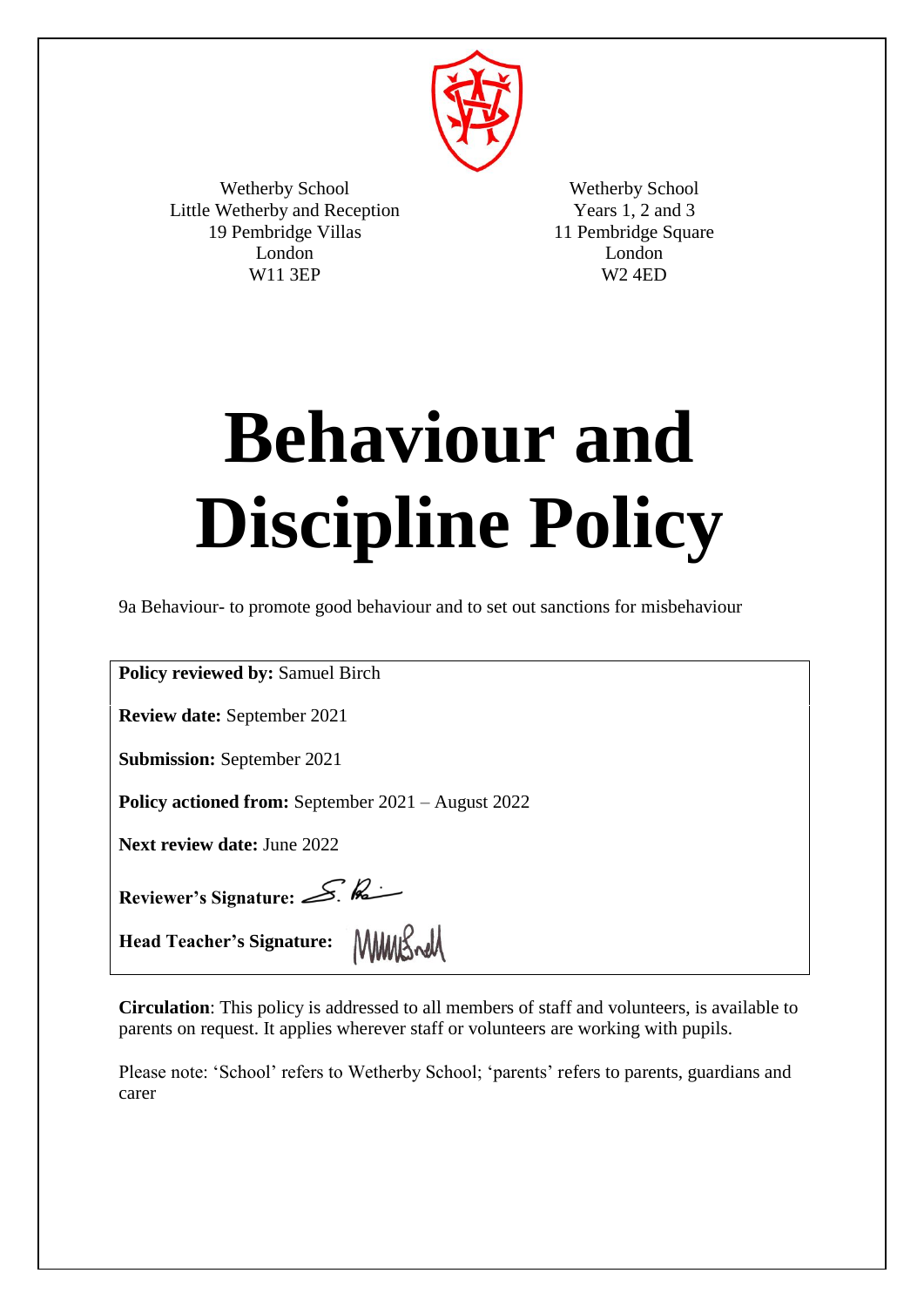

# **Wetherby School**

# **Behaviour and Discipline Policy**

- **Policy Statement**
- **Aims**
- **Code of Behaviour**
- **Rules**
- **Positive Behaviour Reinforcement**
- **Rewards and Sanctions**
- **Parental role**
- **Classroom Behaviour Management Process**

# **POLICY STATEMENT**

At Wetherby School we aim to ensure that every member of the community feels valued and respected. In order for children to achieve to their best ability, it is vital that they understand how to behave, play and study together in a considerate manner. Children learn best when they are in a safe and supportive community, when they are clear about what they are supposed to do and when they are continually and consistently encouraged to do so. To achieve this, we believe that it is important that children, staff and parents value good behaviour.

Therefore, in addition to the academic curriculum, we are also concerned with instilling the importance of right, wrong, fairness, tolerance and consideration of others. The school is committed to the promotion of Fundamental British Values and encouraging a Growth Mindset within our boys. The school's behaviour policy is designed to support the way in which all members of the school can live and work together in this way.

This policy seeks to increase the amount of effective teaching time and develop a learning environment free from disruptions, that encourages and recognises effort, success, improvement and on task behaviour. This policy follows DFE guidance outlined in 'Behaviour and Discipline in Schools' (2016) and applies to all children in the school, including those in the EYFS. The person with overall responsibility for Behaviour Management at Wetherby School is the Assistant Head (Pastoral). All staff are responsible for implementing Behaviour Management at Wetherby. They must follow the policy and encourage good behaviour and respect for others in boys and apply all rewards and sanctions fairly and consistently. Staff are also involved in the updating of the Behaviour and Discipline Policy.

Underpinning our positive behaviour policy is a system that seeks to promote good relationships so that people can work together with the common purpose of helping everyone to learn. It is our expectation that good discipline arises from good relationships and from setting high expectations of good behaviour. We know and understand that there may be underlying reasons for a boy's poor behaviour and that we have a duty to the child to examine these reasons.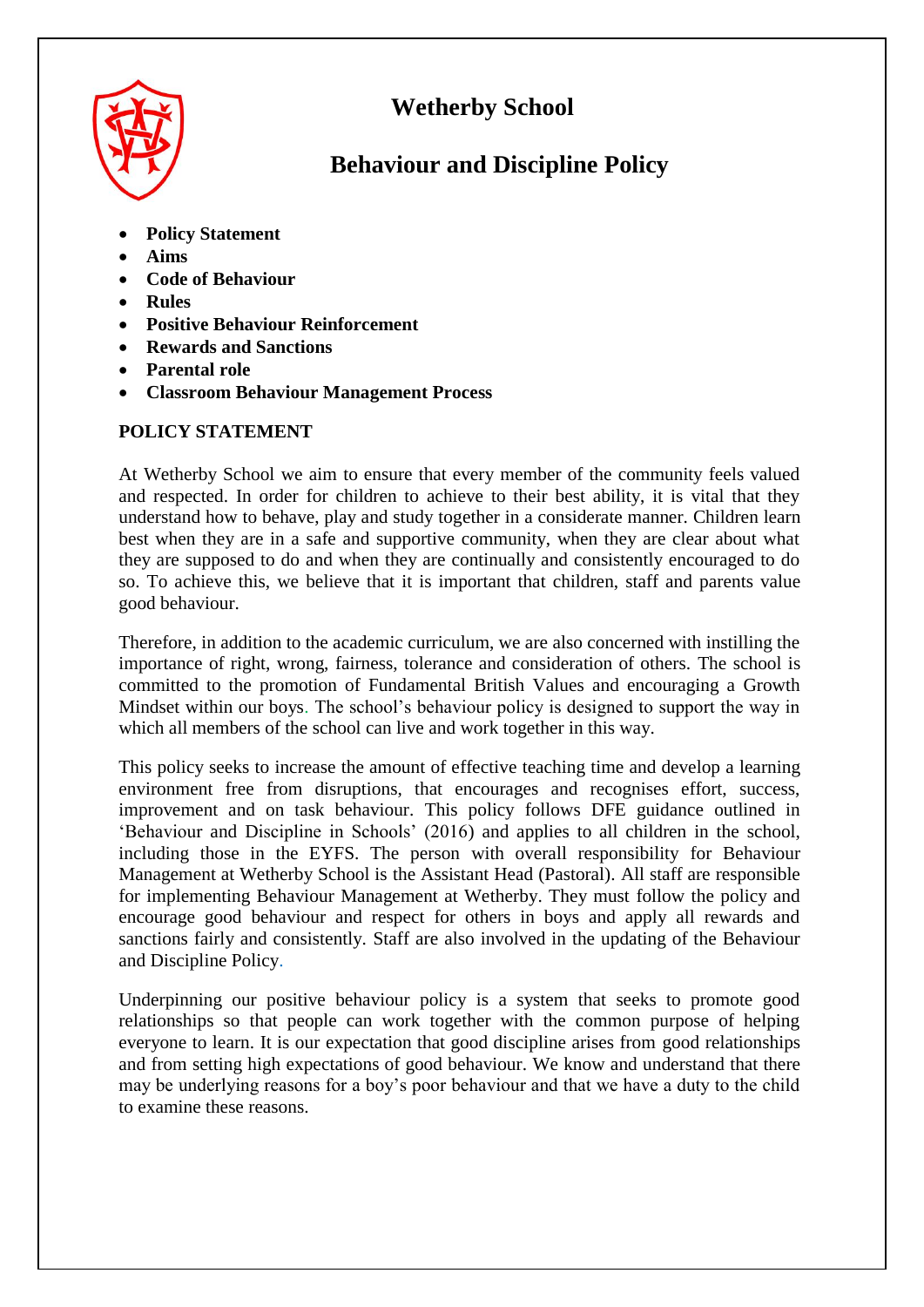# **AIMS**

Following this policy we aim to:

- Develop co-operation in all aspects of school life
- Discourage aggression in all its forms
- Ensure the safety of all members of our school
- Make experiences of children and staff as enjoyable and positive as possible
- Develop and foster an innate sense of self-esteem within our pupils
- Develop the ability of children to respect the needs and feelings of themselves and others
- Ensure the children care for one another and value friendships
- Establish and maintain a high standard of behaviour and good citizenship
- Assist staff in developing effective strategies for dealing with and managing pupil behaviour
- Work in unison with parents and carers to establish and maintain consistent behavioural guidelines
- Develop behaviour that stresses courtesy, tolerance, forgiveness, acceptance, cooperation, respect and care. Pupils will be encouraged to manage their own behaviour and use behaviours that will lead to a happy and safe school and be rewarded for showing these behaviours
- Encourage pupils to take responsibility for their own actions and realise that actions have consequences
- Develop respect for their own and other people's property
- Make our school a happy, safe and caring place to be

# **CODE OF BEHAVIOUR**

# **We expect children to:**

- Be honest at all times
- Learn good manners, be polite and show consideration towards each other and to all adults at all times - bad language is never respectful and will not be tolerated
- Be prepared to take responsibility for their actions
- Be responsible for looking after their own belongings and respect the belongings of others
- Walk and not run when inside the school building
- Arrive in good time for the start of school and be ready for registration, lessons and other school activities
- Line up quietly before leaving a classroom or the building
- Move around the school in a calm and orderly manner, as directed by the teacher
- Be accompanied by an adult at the front of the line when walking around the building
- Take care when walking up and down any stairs, keeping to the left hand side
- ALWAYS tell a member of staff if someone is doing something to them that they do not like or if they see behaviour that they do not like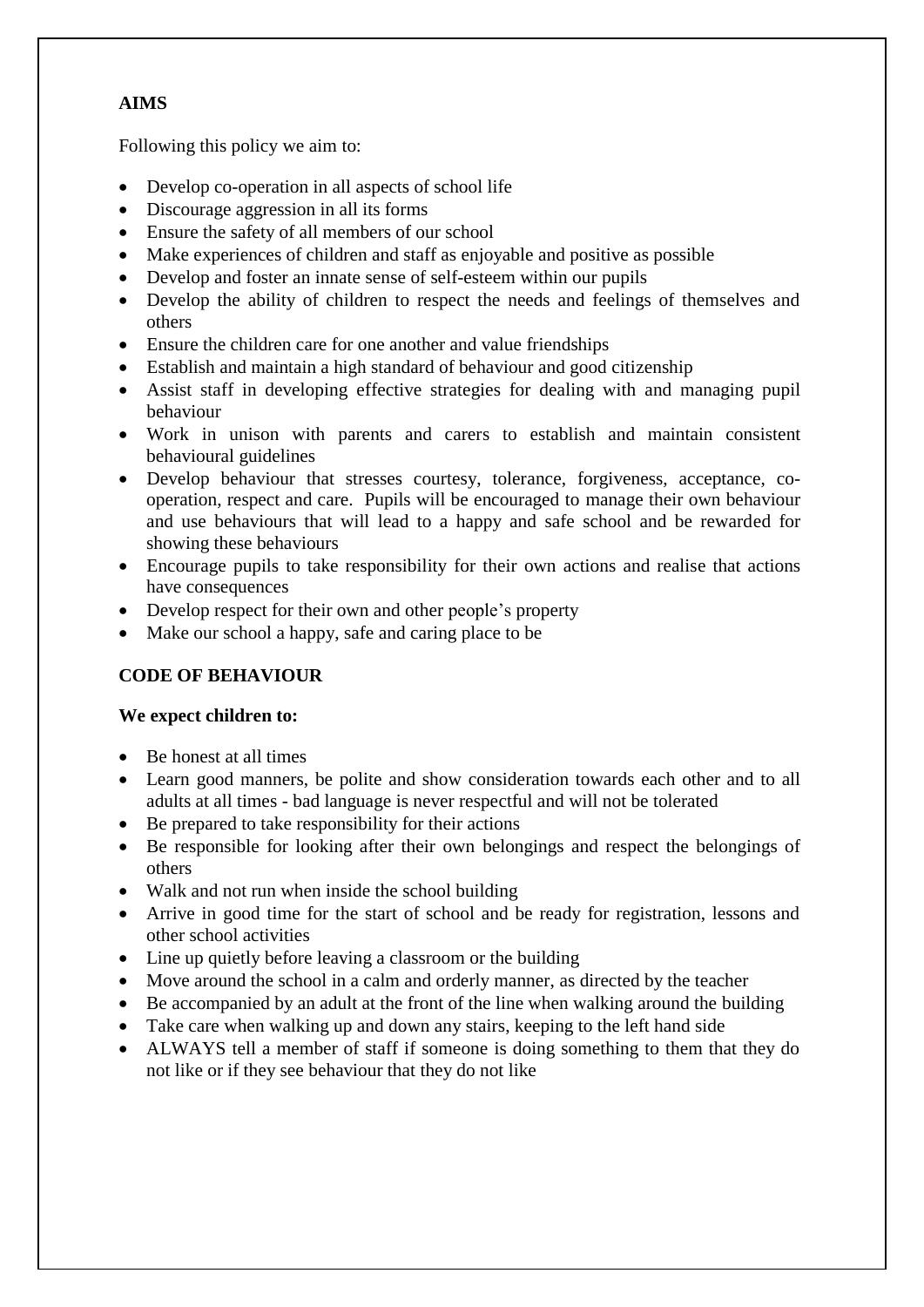#### **Playtime**

We encourage boys to play together and develop skills of negotiation and interact with kindness and a sense of fair play. Playtime rules are reinforced through assemblies.

Boys should:

- Play respectfully with each other.
- Keep hands and feet to themselves
- Include others in games
- Respect the wishes of all boys
- Listen carefully to adults on duty
- Have fun whilst playing outside

Staff on break duty will use school sanctions and reprimands as and when necessary and report any incidences of poor behaviour to the class teacher.

#### **Travelling outside school**

When outside the school building, boys must remember at all times they are Wetherby Ambassadors.

During the school day boys are expected to:

#### Walking

- Walk in pairs, holding hands when practicable, along the pavements and step aside (to inner pavement) for passing pedestrians
- Walk as close to the wall or fence and as far away from the road as possible
- Talk at a low volume
- Take care when crossing the road, even over a zebra crossing

#### Coaches/buses

- Wear a seat-belt at all times
- Remain sitting in seats
- Talk quietly

#### **RULES**

#### **The Rules to Always being a Wetherby Ambassador**

The Rules to Always being a Wetherby Ambassador provide the basis of the Wetherby School behaviour management policy and outline the behaviours expected in school. These will be consistently referred to across all year levels and receive particular attention at the beginning of each school year and during learning for life discussions. These rules form the basis of weekly whole school targets. When a rule has been broken, these will provide the discussion points.

The Rules to Always being a Wetherby Ambassador are:

- We are polite, well-mannered and honest
- We are kind, caring and helpful
- We listen to and respect others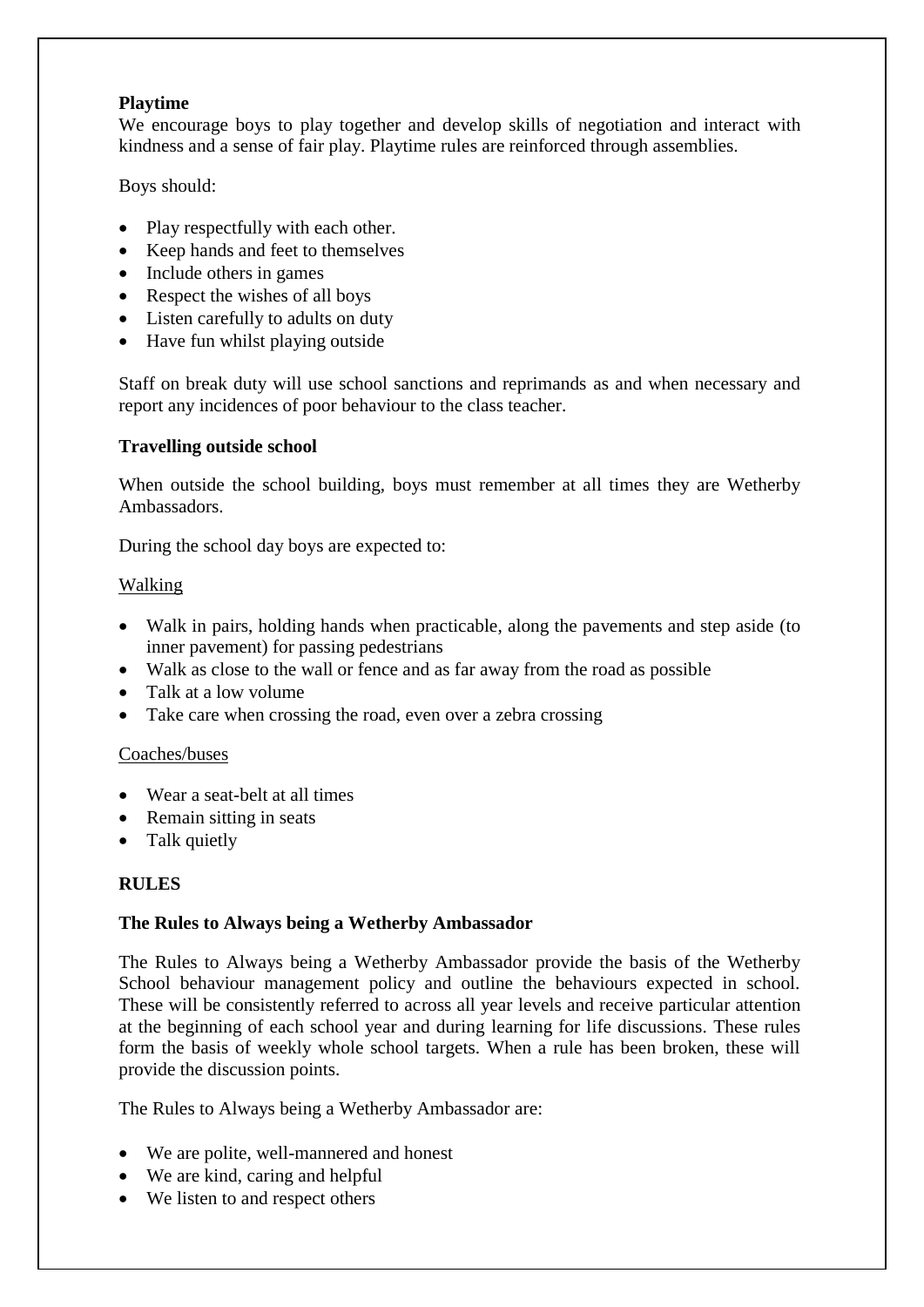- We behave sensibly
- We play nicely and include others
- We work hard and try our best
- We have a positive attitude and a growth mindset
- We encourage and congratulate each other
- We look after our belongings and school
- We show good sportsmanship
- We smile and have fun

#### **Classroom Expectations**

These are the foundations of behaviour expected in class. At the beginning of every academic year, each class will formulate a set of classroom expectations (a 'class charter'). All pupils will be involved in the formulation of these and sign a copy to be displayed within the class. Teachers will regularly refer to these as a positive behaviour reinforcement and to remind individual boys how to behave in the classroom. To ensure continuity of care we hold a 'handover' session at the end of every academic year which addresses both the academic and pastoral needs of every pupil.

Generally the class rules are variations of the Wetherby Ambassador rules.

# **POSITIVE BEHAVIOUR REINFORCEMENT**

The boys are encouraged to support each other's successes and achievements. Achievements in and out of school are celebrated in the classroom and in assemblies. Photographs, certificates, medals can be displayed on a designated board in their classroom or outside it. Boys are also encouraged to talk about their achievements at certain times during the school day. Boys are encouraged to have a Growth Mindset and to realise that we learn through our mistakes. Their work is also displayed on boards throughout the school. These measures increase self-esteem, which leads to positive behaviour patterns and a mutually supportive working atmosphere. Unhealthy and overt competitiveness is not encouraged and we also expect parents to adopt this approach at all times and at all school events.

#### **House System**

Wetherby School operates a house system. All children are placed into one of four houses, with siblings being in the same house. We award house points for academic achievement and being a Wetherby Ambassador inside and out of school.

Boys collect individual house points for displaying the above behaviours. At the end of each week these are collated and contribute to the overall house points total. At the end of each term the 'house cup' is awarded to the house who has received the highest cumulative total of house points. In Years 1 to 3 individual achievements on the behaviour scale convert into house points and boys are informed of their house's total score in assembly.

#### **Learning for Life (PSHE) and Assemblies**

At Wetherby School all pupils are taught about relationships and friendships in PSHE (Learning for Life) sessions. These lessons are vital to a child's social, moral, spiritual and cultural development. During these lessons children are taught strategies to help them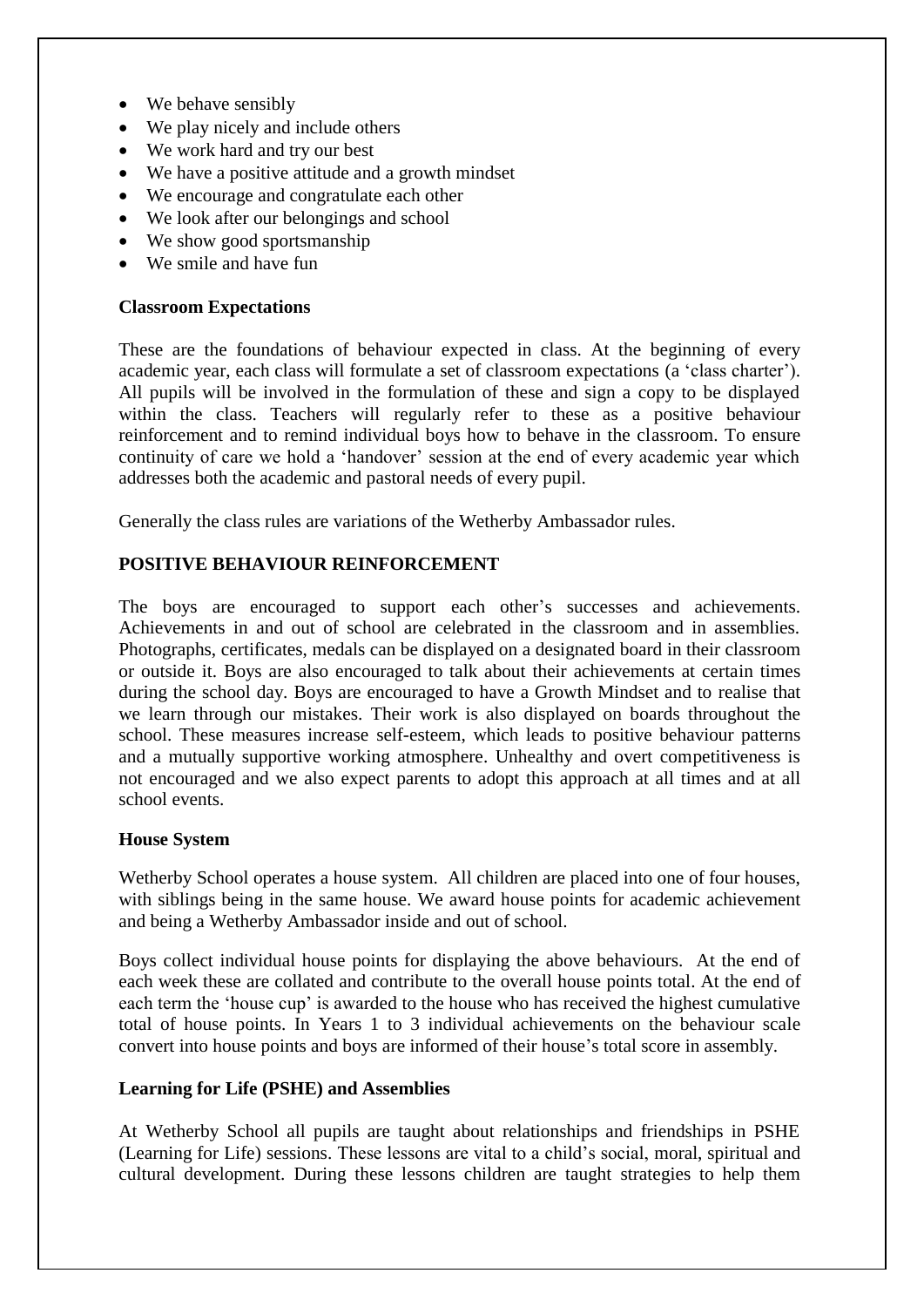avoid conflict with each other, avoid problematic situations and also being aware of their own emotions and how to identify the emotions in others.

In discussing these issues, we aim to raise individual self-esteem, develop skills in listening and effective communication and empower children to deal effectively with situations that arise.

Assemblies play an important part in developing good behaviour in Wetherby boys. Weekly targets aligned to the Rules to Always being a Wetherby Ambassador are identified and reminders about behaviour given. Year Group Assemblies also offer opportunities to discuss current events or issues that have arisen throughout the week and how best to resolve them. Class assemblies are often based on or refer to aspects of desirable behaviours. The winning class receives the 'Wetherby Bear' for good behaviour on a weekly basis.

#### **REWARDS AND SANCTIONS**

It is expected that as much positive behaviour as possible is highlighted and rewarded by staff. Staff employ a wide variety of age related and often bespoke positive behaviour reinforcement strategies and our aim is to empower the boys to make the right choices. However, there will be times when sanctions are required. The table below details the behaviour rewards and sanctions employed at Wetherby School. These are necessarily dependent on the age and year group of the boy and will be adopted by staff accordingly.

| <b>REWARDS</b>                                      | <b>SANCTIONS</b>                                   |
|-----------------------------------------------------|----------------------------------------------------|
| Verbal praise                                       | Verbal warning<br>$\bullet$                        |
| <b>Stickers</b>                                     | Reminding of expected behaviour                    |
| <b>House Points</b>                                 | Sent to another class (1)                          |
| Moving towards the star on the behaviour            | Sent to Assistant Head (Pastoral) or<br>٠          |
| scale / Moving towards the moon                     | to Assistant Head (Wellbeing) (2)                  |
| Certificates and Head Teacher's awards<br>$\bullet$ | Sent to Deputy Head (3)<br>$\bullet$               |
| Given responsibilities                              | Sent to Headmaster (4)                             |
| Praise from other adults                            | <b>Think Sheet</b><br>$\bullet$                    |
| Golden time                                         | Removal of responsibilities<br>$\bullet$           |
| Wetherby Ambassador Award                           | Parents informed or called to a<br>$\bullet$       |
| Trophies                                            | meeting                                            |
| Special hats                                        | Placed on a behaviour/reward chart to<br>$\bullet$ |
| Star of the week<br>$\bullet$                       | focus on improving specific                        |
| Star prize (at the end of term)                     | behaviours                                         |

The Headmaster or any member of SMT will see boys on teacher's recommendations if they have done an exceptional piece of work.

#### **Minor breaches of discipline**

The class teacher, classroom assistant or teacher on duty generally deal with minor breaches of discipline in a caring, supportive and fair manner, referring to Classroom Rules and the Rules to Always being a Wetherby Ambassador if relevant and using appropriate sanctions with some flexibility regarding age of the child.

In order for the pupils to take responsibility and *think* about their actions they must have the opportunity to consider their circumstances. Rather than staff explaining what has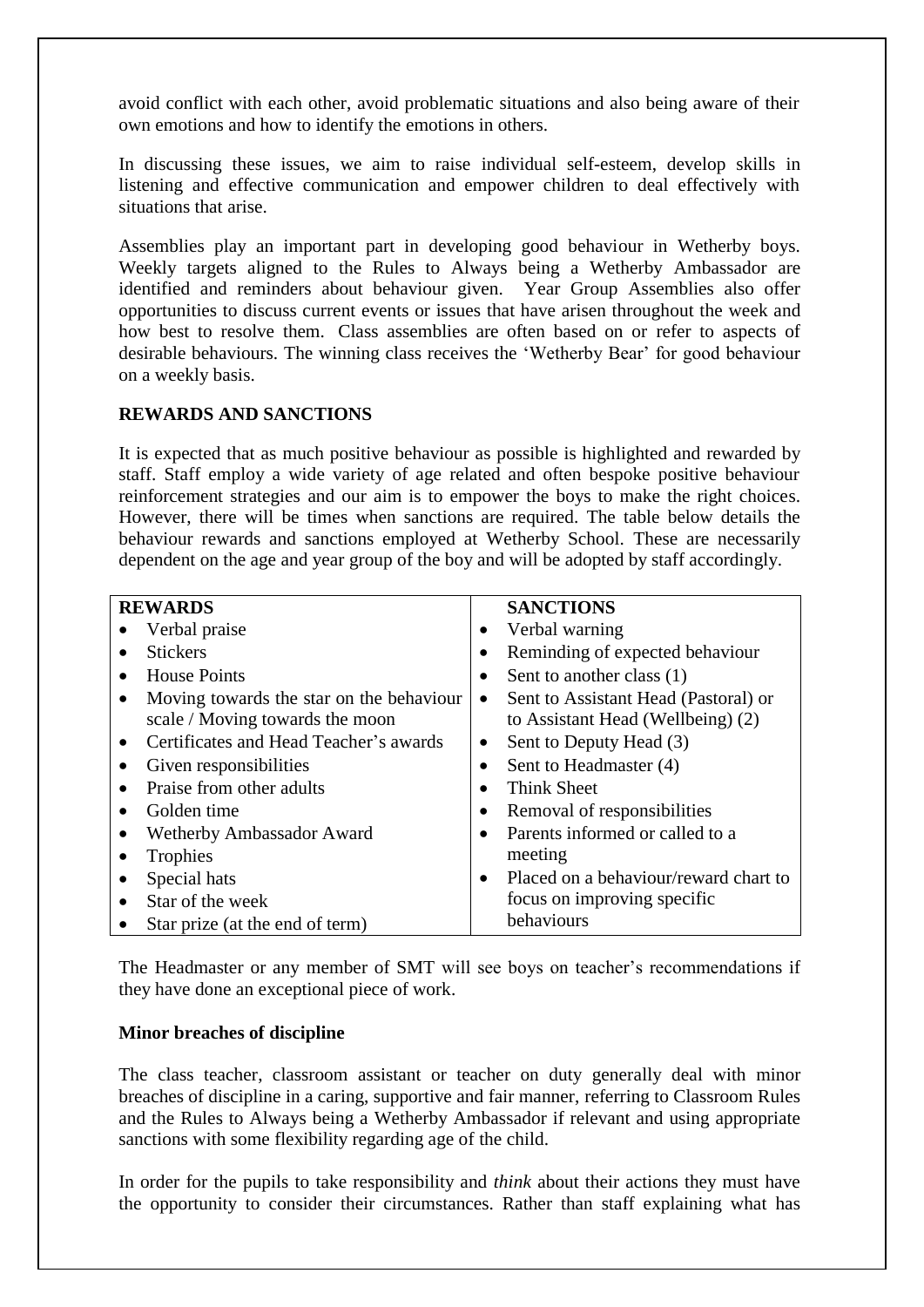occurred, it is important that the onus is placed on the pupils to form an understanding of their actions and help determine possible steps forward.

- What did I do? What Rule to Always being a Wetherby Ambassador did I break?
- Why did I do it?
- Was it a good behaviour choice?
- What could/should I have done? / What would a good behaviour choice look like?
- Do I understand why I am in trouble?
- What do I think I should do to make amends?

Each case is treated individually. Children are made aware that they are responsible for their own actions and that breaking rules will lead to punishments. Boys are encouraged to see behaviour as a matter of making a choice, and that depending on that choice there will be repercussions. Staff must make it clear that it is the behaviour not the person that is being punished.

Parents are always kept informed of their son's behaviour by the class teacher via informal meetings with teachers and, where necessary, formal meetings. If a formal meeting is scheduled the Assistant Head (Pastoral) will be advised and may be present.

# **Major breaches of discipline**

Major breaches of discipline include physical assault, deliberate damage to property, stealing, leaving the school premises without permission, verbal abuse, bullying (see antibullying policy), refusal to work and disruptive behaviour in class.

This type of behaviour is generally rare and boys will be sent or taken to the Assistant Head (Pastoral) Assistant Head (Wellbeing), Deputy Head or the Headmaster who will deal with it appropriately. The pupil will complete a 'Think Sheet' to reflect on their behaviour and what they have learned. The 'Think Sheet' covers:

- What happened?
- Which Rule to Always being a Wetherby Ambassador did I not follow?
- $\bullet$  How I feel?
- How other people feel?
- What is the impact of my behaviour?
- What have I learned?
- What will I do next?

The Headmaster, Deputy Head and Assistant Head Pastoral will work with the member of staff and parents to devise an action plan to meet that child's needs. This may include the involvement of the Assistant Head (Wellbeing), Learning Support department and/or other agencies – social services, psychological services etc.

# **Think Sheets**

If the incident is serious enough and a boy is sent to the Assistant Head (Pastoral), Assistant Head (Wellbeing) or Deputy Head at 11 Pembridge Square or the Heads of Reception at 19 Pembridge Villas a 'Think sheet' will be completed. The parents will then be invited into a meeting with the teacher, Assistant Head (Pastoral) as well as their son. A copy of the Think Sheet will be given to parents. These meetings aim to support the boy in finding strategies to make the right choices moving forward. Where a boy receives three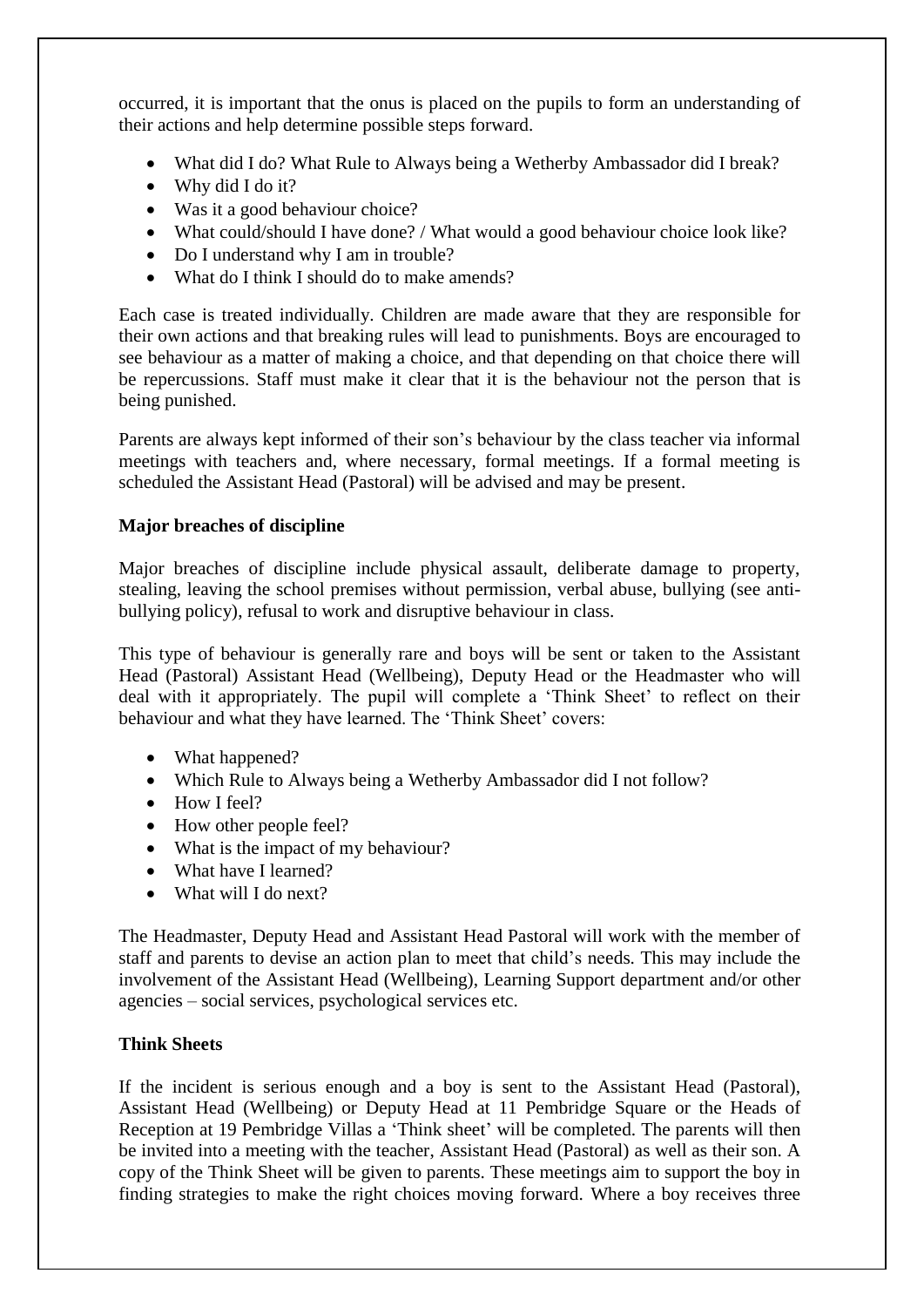think sheets in one term, an Individual Learning Plan (Behaviour) will be written for them (see below).

#### **Further interventions**

Boys who consistently demonstrate poor behaviour such as the above and fail to respond to behaviour modification programmes may be temporarily excluded from the school. This course of action would only be considered after all possible avenues have been explored. Very careful arrangements would be made to monitor the situation to ensure that a child returning to school after exclusion is helped to behave appropriately.

Permanent exclusion will happen when a situation is unresolvable despite the best efforts of school and parents. Please see the school's Exclusion Policy.

The above procedures can be adapted for children experiencing on-going difficulties with behaviour either as a result of special educational needs or other factors at home or at school. If this is the case, the behaviour modification plan for the pupil will be recorded in an individual learning plan (ILP) which will be discussed with parents and shared with all the staff who work with the pupil.

#### **Intervention which requires Physical Restraint**

Physical restraint (the positive use of force) may be used in order to protect a boy from hurting himself or others, or from seriously damaging property. In all cases, members of staff are guided by DFE guidelines 'Use of Reasonable Force in Schools' July 2013.

At Wetherby, a member of staff may use such force as is reasonable in all the circumstances to prevent the boys from doing (or continuing to do) any of the following:

- Committing an offence
- Causing personal injury to, or damage to the property of, any person (including the pupil himself)
- Engaging in any behaviour prejudicial to maintaining good order and discipline at the school or among any of its children, whether that behaviour occurs in a classroom or elsewhere

A boy may be restrained in an appropriate manner by a member of staff, when on the school premises, or when the authorised person has lawful control or charge of the child concerned elsewhere e.g. on a trip or other authorised out of school activity. The decision on whether or not to physically intervene is down to the professional judgement of the staff member concerned and should always depend on the individual circumstances.

The boy should be removed from the situation as soon as possible and taken to the Assistant Head (Pastoral), Deputy Head, Assistant Head (Wellbeing), Headmaster, or in their absence another member of the Senior Management Team who will take immediate action to involve parents.

The incident should be documented, the situation discussed with the Headmaster and the parents informed about it on the same day as the incident took place.

The Headmaster and Assistant Head (Pastoral) will work with the member of staff and parents to devise an action plan to meet that child's needs. This may include the Assistant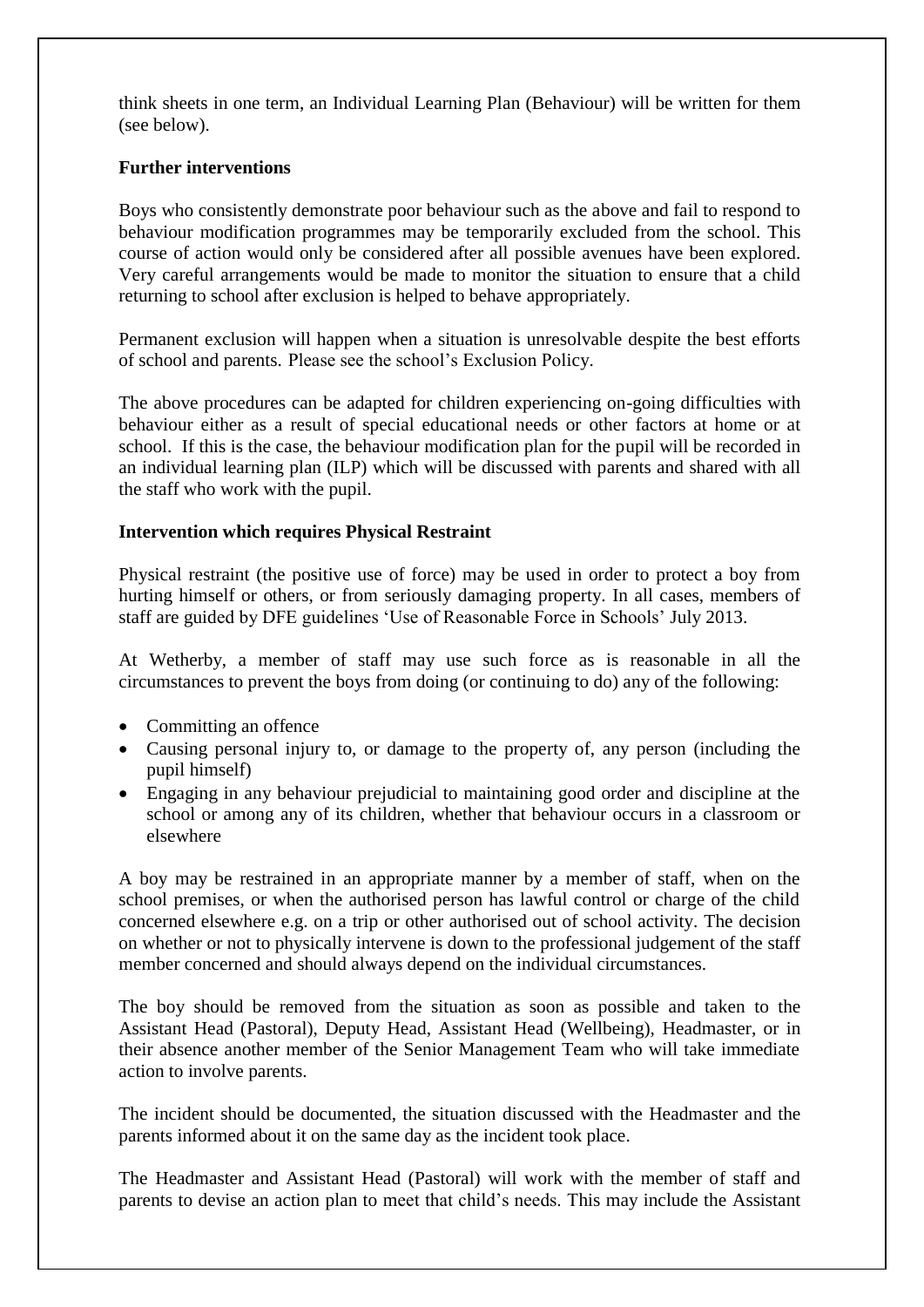Head (Wellbeing) and involvement of other agencies – social services, psychological services etc.

Wetherby School uses the DfE guidance (Use of Reasonable Force in Schools' July 2013) on physical restraint of any child and it is part of the induction programme for all who work at the school.

# *In accordance with the law there is no corporal punishment allowed by the school.*

# **PARENTAL ROLE**

# **Parents/Guardians should take a proactive attitude towards their child's behaviour and:**

- Recognise that an effective school Behaviour and Discipline Policy requires close partnership between parents, teachers and children
- Accept that learning and teaching cannot take place without sound discipline
- Participate in creating a safe, positive and respectful learning environment within the school
- Attend parent workshops relating to behaviour and discipline if necessary
- Use descriptive praise versus evaluative praise with their sons
- Mirror the language used in school e.g. good/poor behaviour choices
- Encourage their sons to have a growth rather than fixed mindset
- Work and co-operate with the school to resolve concerns involving their son(s)
- Show courtesy at all times in their dealings with all members of staff, remembering that staff deal with behaviour problems patiently and positively
- Encourage their sons to talk about any behaviour issues that parents have been informed about but remember that the school will have dealt with the issue and sanctions will have already been put in place according to school policy
- Tell their son that there will always be someone in school who will give them help when they need it and discuss the school policy with their child as appropriate, emphasising parental support of the rules and assisting when possible with their enforcement
- Feel able to approach the teachers about any problems
- Help manage their son(s) behaviour in school by encouraging regular attendance and by attending parents' evenings and other parents' functions
- Ensure punctual delivery and collection of their son(s)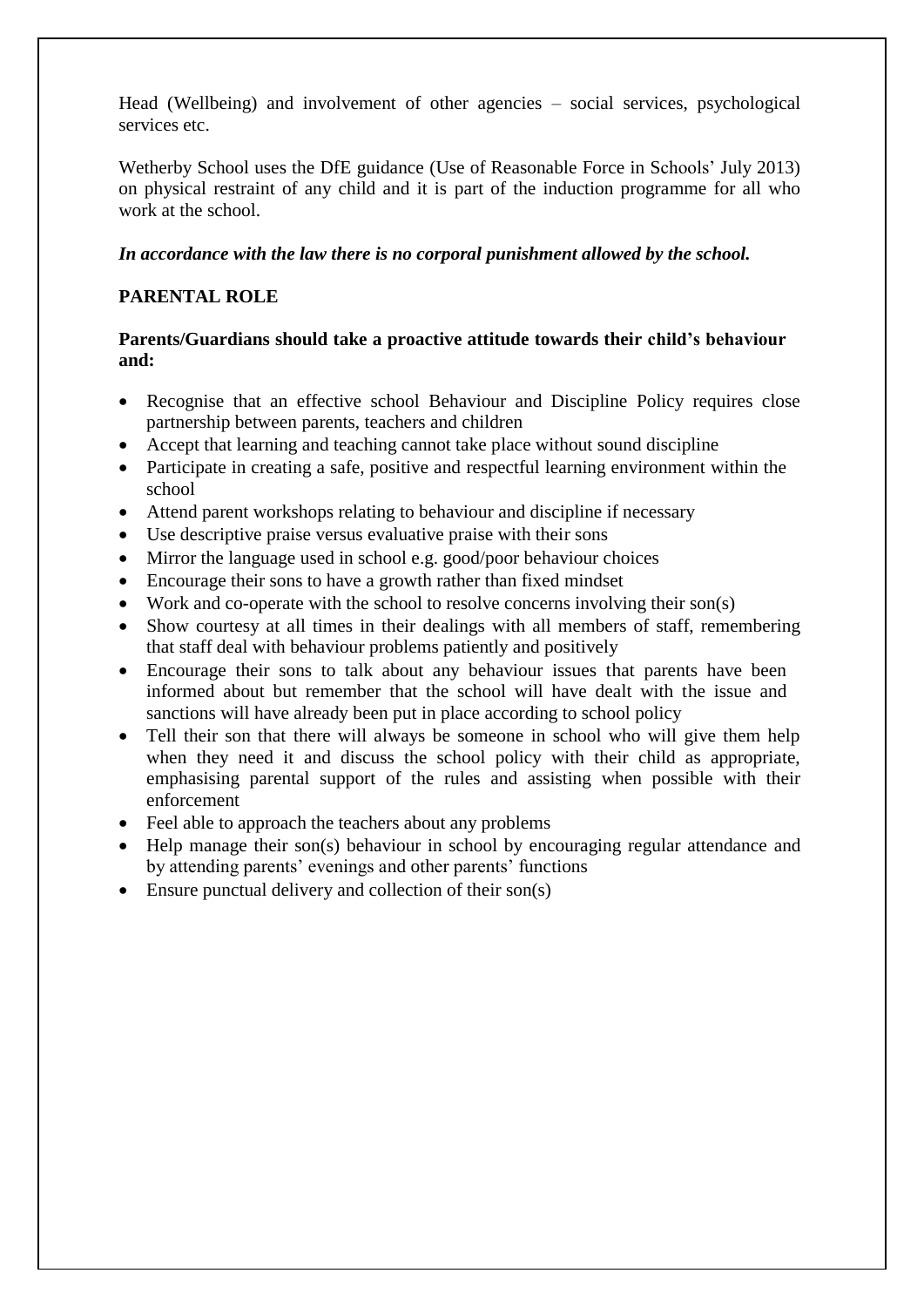# **CLASSROOM BEHAVIOUR MANAGEMENT PROCESS**

# **Little Wetherby**

At Little Wetherby we believe in using positive praise to encourage positive behaviour. There are many methods that all staff employ to do this. This is dependent on the age of the boys and their individual needs. All staff will do one or more of the following:

- Redirect the boy to a new focus or activity
- Make the boy aware that he is being observed
- Remove the boy from the situation and engage him with an adult led task
- Refocus the boy's attention and enable him to calm down before he re-joins the group
- If deemed necessary a boy will be given some time out where he is able to calm down before being integrated back into the activity

We aim to encourage positive relationships and friendships between children. We give each boy a clear sense of the difference between right and wrong through discussion as a whole class, group or individual.

Little Wetherby have their own set of golden rules:

- We are gentle
- We are kind and helpful
- We listen
- We share and take turns
- We are polite

# **Classroom Expectations**

In Little Wetherby there are 'I can' cards around the classroom and these are used as reminders as to how boys should behave. The cards are pictorial and show the boys what they should be doing.

# **I can:**

- Remember to listen carefully
- Be polite
- Help others
- Put my hand up
- Keep my hands and my feet to myself
- Share and take turns
- Put things away

In order for boys to take responsibility for their behaviour they have to think about their actions, how it affects others and what the right thing to do is. This links to our Personal, Social and Emotional Development curriculum.

At no point will physical or corporal punishment be used in dealing with inappropriate behaviour.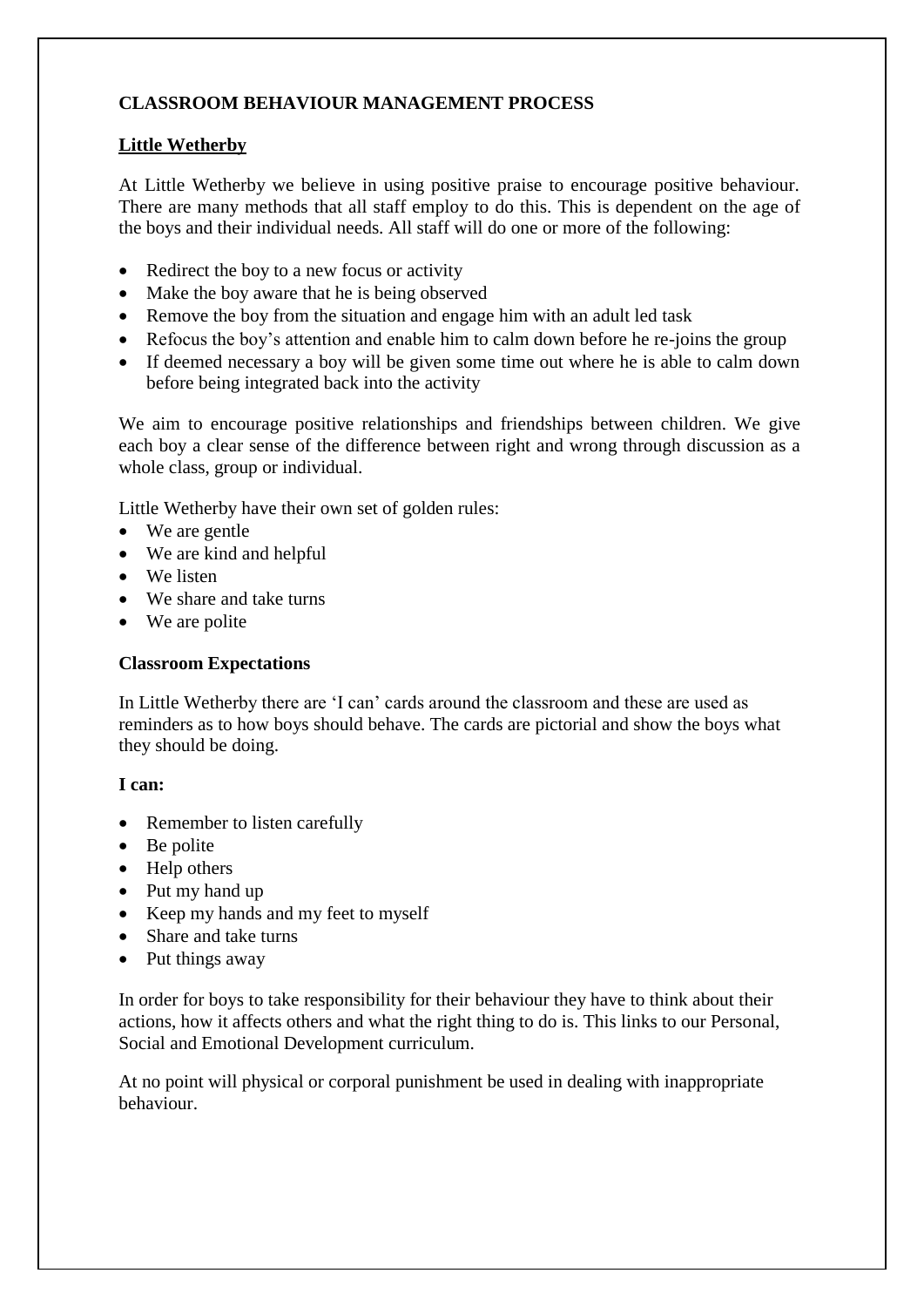#### **Reception**

All Reception classes employ a behaviour system based on incremental steps for behavioural reinforcement as well as motivational opportunities to surpass behavioural expectations. Every boy will have their face displayed on a star. At the start of the day all boys' stars will be on a cloud high up in the night sky. If a child misbehaves their star falls lower in the night sky and continues to fall lower as necessary. If the boy has been observed rectifying their behaviour choice, there is the possibility of their star returning to the clouds in the sky. There will also be a rocket, which is heading for the moon, which incentivises the boys to surpass the star level of behaviour.

If a boy stays on the cloud for the whole week, he will have golden time on Friday afternoon. If a boy's star moves down in a week, he will have opportunities to still engage with golden time if he shows an awareness of his behaviour. This is at the teacher's and/or Heads of Little Wetherby and Reception's discretion.

All boys will be given a non-verbal and verbal warning before their star falls.

In the event that the boy's star falls to the ground, consequences can include loss of minutes during golden time, being sent to Head of Reception and Little Wetherby (Pastoral and Academic) being talked to by the Assistant Head (Pastoral) or Deputy Head. In the last instance the boy can be sent to the Headmaster.

Class teachers will keep a record of boys whose star falls to the ground. If disruptive behaviour continues, it may be necessary to meet with the boy's parents to discuss their behaviour and the way forward.

# **Years 1, 2 and 3**

The boys in Years 1, 2 and 3 will follow a five-point and a star behaviour management program. This offers continuity and progression from Reception and for consistency at 11 Pembridge Square.

The program works as follows:

- Behaviour in the classroom will be tracked on the behaviour scale  $(0-5\star)$
- Each class will display the number track (from  $(0.5 \times)$  on the wall where all boys can see and access it
- Boys move their photograph up or down the chart from 0 to 5  $\star$  per teacher instruction. depending on their behaviour in the classroom
- Each day all boys will start afresh on point 1
- If a boy has exceptional behaviour throughout the day he will land on the star and be awarded one house point. This will be added to the weekly total.
- A record of the behaviour scale number each boy is on at the end of the day is recorded. The Assistant Head (Pastoral) will review the boys' weekly score each Monday morning which provides an opportunity for further discussion with any boy who has a low score.
- If a boy is asked to move his photograph down and is already on zero points he will automatically be sent to Assistant Head (Pastoral)

Half termly behaviour awards will be given to the highest point scorers in each class and to the class with the highest combined points total.

**This policy will be reviewed annually**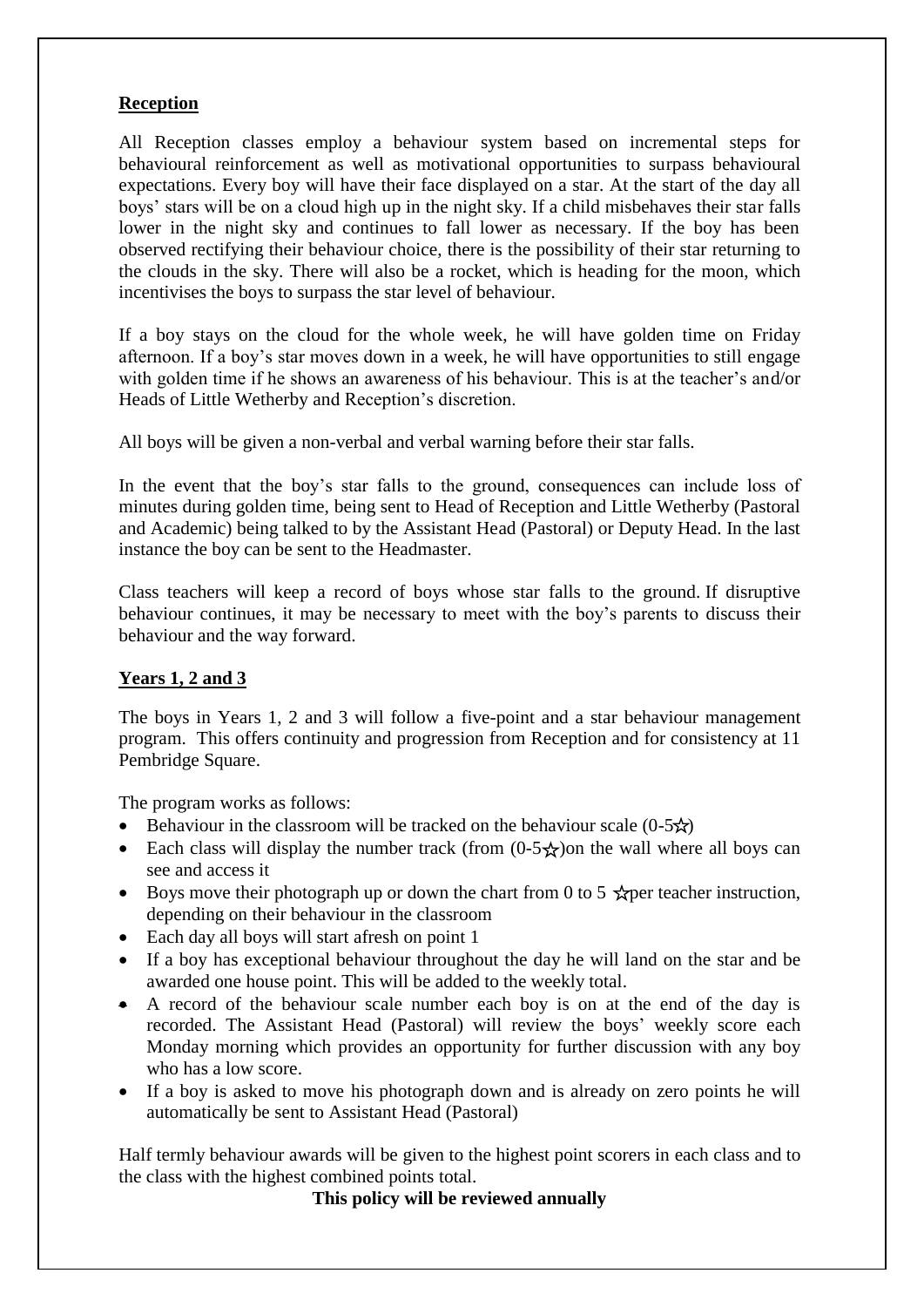